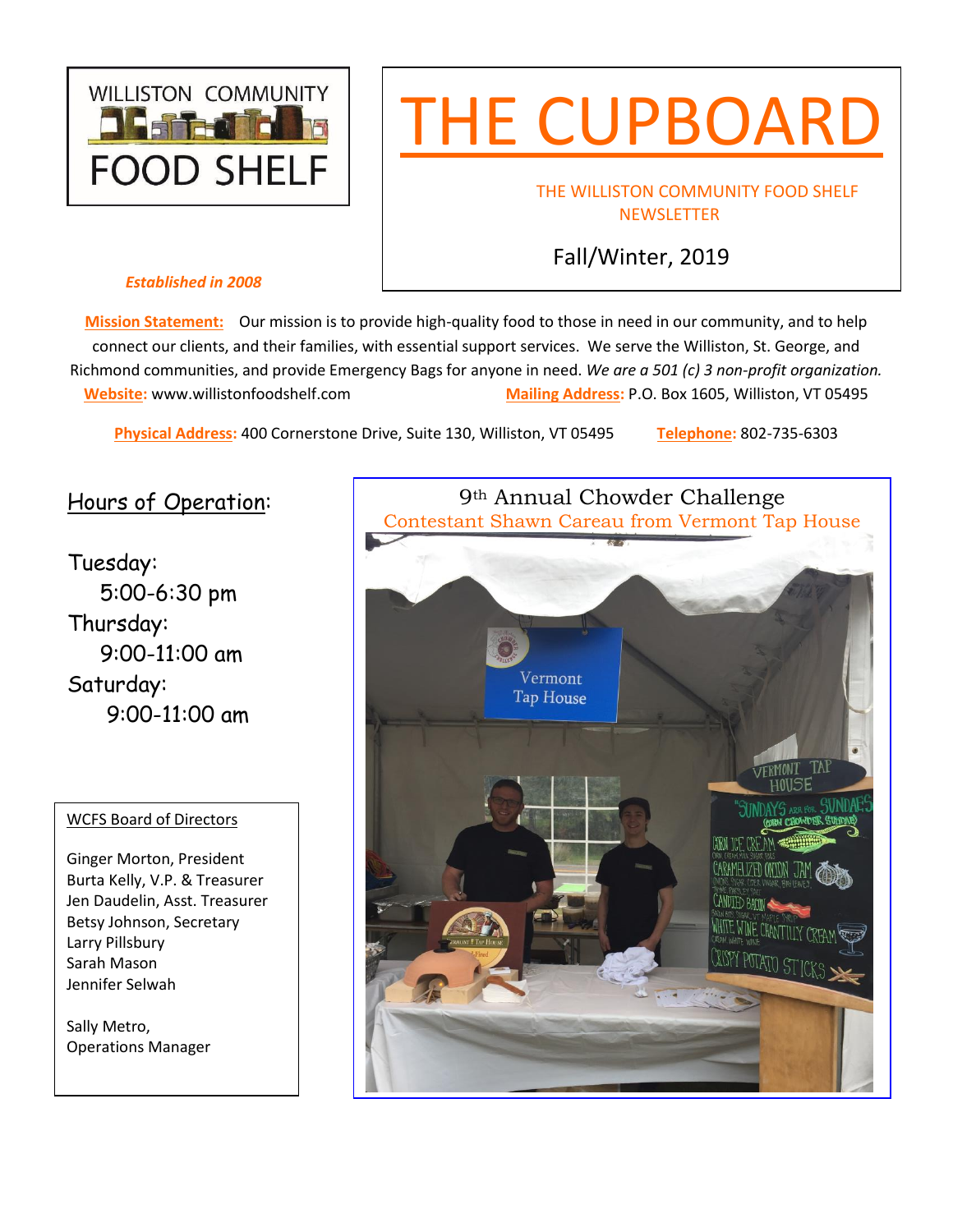Our Major Fundraising event of the year, the *9<sup>th</sup> Annual Williston Chowder Challenge,* presented by the **Northfield Savings Bank,** was held on Sunday, October 6, 2019. It was perfect chowder tasting weather - a bit cloudy and overcast, but the rain held off. We made \$10,000 to benefit the Food Shelf and the Williston Police Association. What does it take to put on this event?

1. Generous Sponsors

*Platinum*: Northfield Savings Bank

*Gold:* Radio North Group, Environmental Hazards Management, Rick's Towing, Munson Earth Moving, New England Air Systems, Office Furniture Exchange

*Silver*: National Life of Vermont, Otter Creek Awnings, Vermont Paint Company, Essex Agway, Kiss the Cook, F.E. Hart Fence Company, Williston Self Storage, CCR Sales and Service

*In-kind*: Casella Waste Management, Creed Ice, Eternity Web Design, P & P Septic, Delta Electric, Staples Copy Center, Vermont Tent, Hannaford Williston, Sustainable Williston, Deb Goller, Pete Watson *Friends:* Kinney Pike Insurance, Davis and Hodgdon, Bouchard Pierce, Danaher, Attig & Plante, Vermont Bowl

2. Contestants

Vermont Meat and Seafood, El Gato Cantina, Vermont Tap House, Champlain College Dining Services, Smokey's Low and Slow, Natural Provisions, Igor Polenov, Richmond Market, Hairy Paws Grooming, Williston Fire Department, Williston Police Department, Williston Town Clerk's Office, Williston School District, Essex Junction Fire Department

3. Entertainment

Home Depot Kids Build, Hyper Focus Art, Big Blue Train, Top Hat Entertainment, Dorothy Alling Memorial Library Book Mobile and local musician Bob Cotton on the guitar!

4. Vendors

Several Local vendors, including Procaffinators, a coffee bar in a converted horse trailer.

5. People

Over 700 Attendees, and 52 volunteers!

#### And the Winners are:

#### *Traditional Chowder Non-Traditional Chowder*

1st Place: Vermont Meat and Seafood 1st Place: El Gato Cantina 3rd Place: Richmond Corner Market 3rd Place: Williston School District

2nd Place: Smokey's Low and Slow 2nd Place: Champlain College Dining Services

## Thank you one and all! See you again next year!

## **WCFS Turkey Day!**

Saturday, November 23, 2019 was our Annual Turkey Collection/Distribution Day! Sixteen hearty volunteers, 5 of whom were St. Michael's College students, helped serve 44 food shelf clients, and collect the 206 turkeys that we received that day. Special thanks to the *New England Federal Credit Union* for the 75 turkeys that they donated, and to *E4H Architecture* for the 27 turkeys that they donated!

Between 11/21 and 11/26/19, we served 135 families or 362 individuals. We collected 238 Turkeys, gave 86 out to our clients, and 30 to Feeding Chittenden in Burlington. We are saving the rest to give to our clients for Christmas. We also received, and gave out, 16 Turkey Dinners from Shaw's Turkey Bucks Program, and many gift cards.

This can be a particularly stressful time of the year when kids are home from school, family may be visiting, and the food budget is being stretched. Our clients are always very appreciative of the generous donations we receive at this time of the year so their dinner tables are not missing any of the traditional "fixins". **A heartfelt thank you to all of you who were able to help support the WCFS mission with either food or gift card donations. We are truly blessed to live in a very generous community**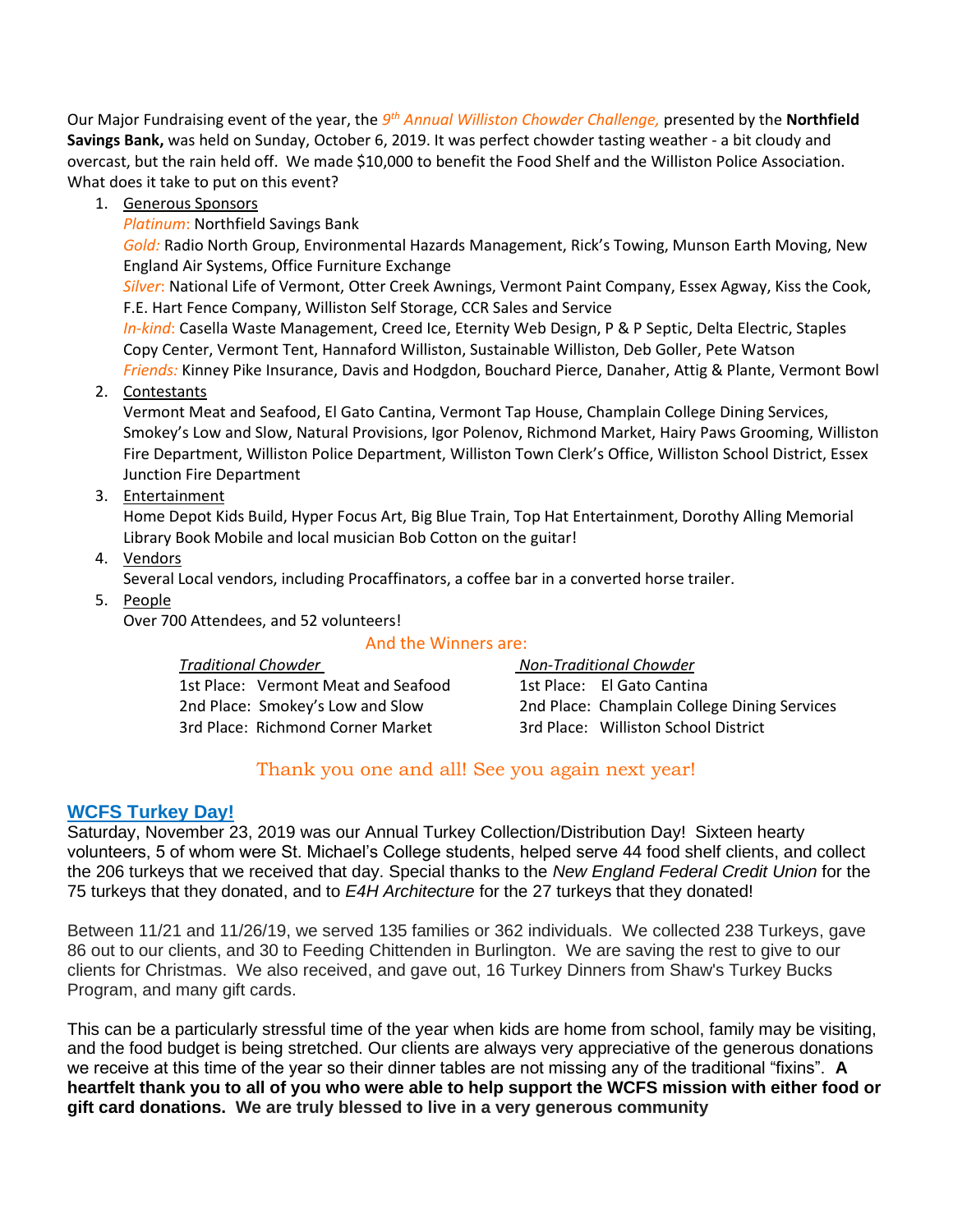

WCFS President Ginger Morton, Board Member Jen Selwah and a few of our wonderful volunteers, from the Thursday morning crew, accepted a \$2,000 check from Matt Tolosky from the North Country Credit Union on 11/21/19.

#### Did You Know?

- The Williston Community Food Shelf is a 100% Volunteer Organization. We have no paid staff. We are always looking for more volunteers!
- It takes about 40 hours of volunteers' time to do the pickups, deliveries, administration and shift coverage for us to be open 3 shifts per week. That is a lot of volunteer time!
- We have a dedicated team of volunteers who come the first Sunday of every month to receive the huge donation from the Essex Alliance Church as a result of their Matthew:25 giving program.
- About 90 people have volunteered their time to keep the food shelf running this year. Thank you one and all!
- 65% of our monetary donations come from Individuals, 23% from Businesses, 10% from Fundraising, and 2% from Interest Income.
- We accept donations of new and used Children's Books, as we keep a small library for our clients.
- The Food Shelf collects new Hats, Mittens, Scarves and Socks for our clients during the winter months.
- Each shift, we pick up Produce, Deli, Bakery and Meat products from Hannaford in Williston. In 2019, we have received 23,852 lbs. of meat; 14,428 lbs. of deli products; and 11,956 lbs. of bread products!
- Each shift we also pick up leftover bakery products from Panera Bread and Starbucks Williston Locations.
- Lucy's House, a non-profit in Essex Junction, assists us in providing food for our clients' pets.
- The Food Shelf provides some school supplies in August each year to assist our clients' children with their "Back to School" needs.
- We provide a "School Vacation Bag" full of kid-friendly goodies to our Williston, Richmond and St. George families every school vacation to help fill any gaps created when the School Lunch Program is not available.